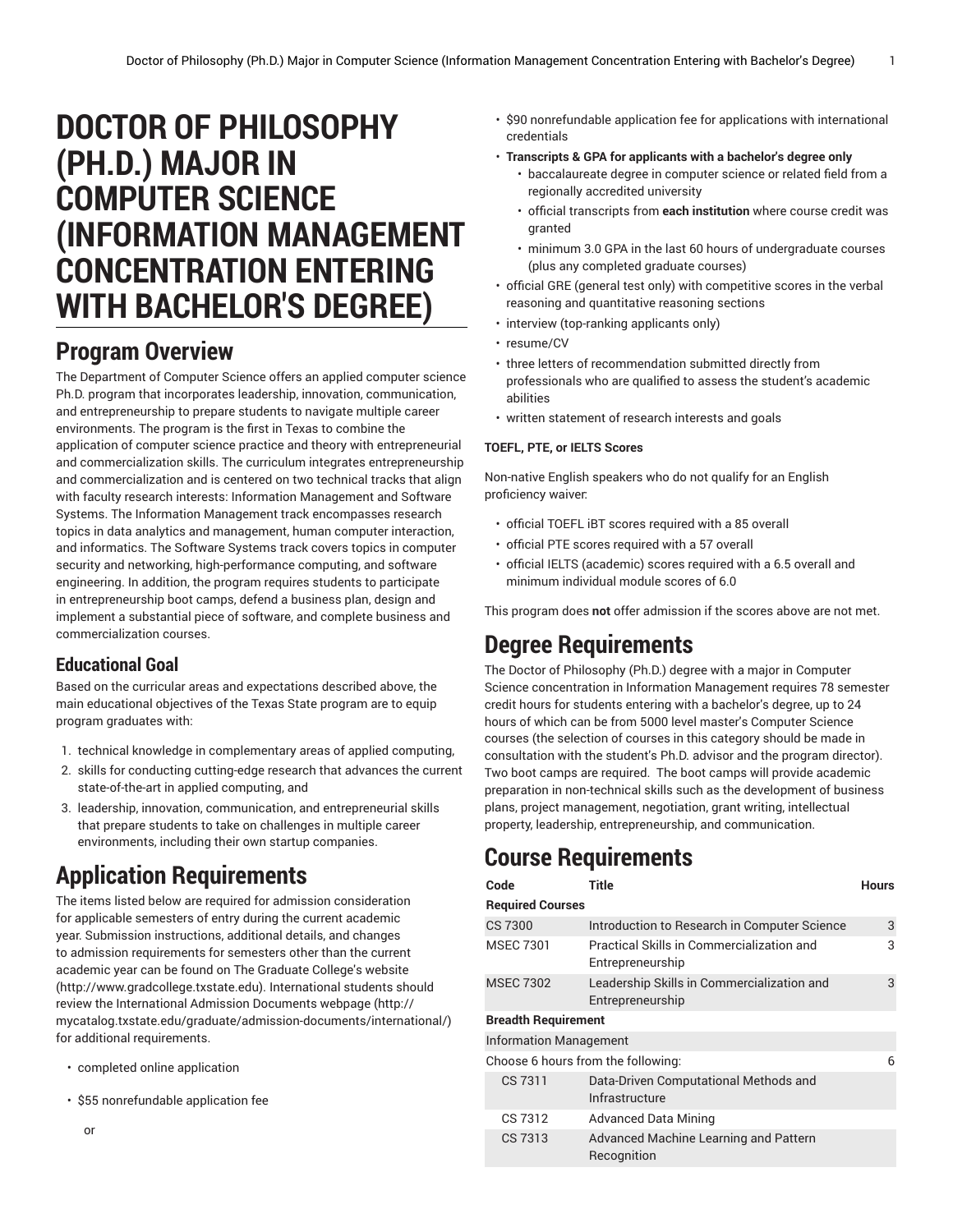| CS 7314                     | <b>Bioinformatics</b>                                                                                                         |    | <b>CS 7324</b>                     |  |
|-----------------------------|-------------------------------------------------------------------------------------------------------------------------------|----|------------------------------------|--|
| CS 7321                     | Human Computer Interaction: Concepts, Models,<br>and Methodologies                                                            |    | CS 7331                            |  |
| CS 7322                     | Human Factors and Ergonomics                                                                                                  |    | CS 7332                            |  |
| CS 7323                     | Image Processing and Computer Vision                                                                                          |    | CS 7333                            |  |
| CS 7324                     | HCI Paradigms for Animation, Visualization, and                                                                               |    | CS 7341                            |  |
|                             | Virtual/Augmented Reality                                                                                                     |    | CS 7342                            |  |
| <b>CS 7389A</b>             | <b>Service Computing</b>                                                                                                      |    | <b>CS 7343</b>                     |  |
| Software Systems            |                                                                                                                               |    | CS 7351                            |  |
|                             | Choose 6 hours from the following:                                                                                            | 6  | CS 7387                            |  |
| CS 7331                     | <b>High-Performance Computing</b>                                                                                             |    | CS 7389A                           |  |
| CS 7332                     | <b>Advanced Parallel Computing</b>                                                                                            |    | <b>CS 7389B</b>                    |  |
| CS 7333                     | <b>Advanced Green Computing</b>                                                                                               |    | CS 7389C                           |  |
| CS 7341                     | <b>Cyberspace Security</b>                                                                                                    |    | <b>CS 7389D</b>                    |  |
| CS 7342                     | <b>Advanced Computer Networking</b>                                                                                           |    | <b>CS 7389E</b>                    |  |
| CS 7343                     | <b>Mobile Networks and Computing</b>                                                                                          |    | <b>CS 5306</b>                     |  |
| CS 7351                     | Advanced Software Engineering                                                                                                 |    | CS 5310                            |  |
| <b>CS 7389C</b>             | Real-time Systems                                                                                                             |    | CS 5318                            |  |
| CS 7389D                    | Scalable Systems for Supercomputing                                                                                           |    | CS 5326                            |  |
| <b>Technical Depth</b>      |                                                                                                                               |    |                                    |  |
|                             | Choose 9 hours from the following: <sup>1</sup>                                                                               | 9  | CS 5329                            |  |
| CS 7100                     | Graduate Computer Science Internship                                                                                          |    | CS 5332                            |  |
| CS 7311                     | Data-Driven Computational Methods and                                                                                         |    | CS 5334                            |  |
|                             | Infrastructure                                                                                                                |    | CS 5338                            |  |
| CS 7312                     | <b>Advanced Data Mining</b>                                                                                                   |    | CS 5341                            |  |
| CS 7313                     | Advanced Machine Learning and Pattern                                                                                         |    | CS 5343                            |  |
|                             | Recognition                                                                                                                   |    | CS 5346                            |  |
| CS 7314                     | <b>Bioinformatics</b>                                                                                                         |    | CS 5351                            |  |
| CS 7321                     | Human Computer Interaction: Concepts, Models,                                                                                 |    | CS 5352                            |  |
|                             | and Methodologies                                                                                                             |    | CS 5391                            |  |
| CS 7322                     | Human Factors and Ergonomics                                                                                                  |    | CS 5392                            |  |
| CS 7323                     | Image Processing and Computer Vision                                                                                          |    | CS 5393                            |  |
| CS 7324                     | HCI Paradigms for Animation, Visualization, and                                                                               |    | CS 5394                            |  |
|                             | Virtual/Augmented Reality                                                                                                     |    | CS 5395                            |  |
| CS 7387                     | Research in Computer Science                                                                                                  |    | CS 5396                            |  |
| <b>CS 7389A</b>             | <b>Service Computing</b>                                                                                                      |    |                                    |  |
|                             | Up to two graduate-level courses outside of the Computer Science                                                              |    | <b>Dissertation</b>                |  |
|                             | department can be taken if the dissertation project requires<br>multidisciplinary knowledge as determined by the dissertation |    | Choose a minimun                   |  |
|                             | advisor. The dissertation advisor must approve the courses.                                                                   |    | CS 7199                            |  |
| <b>Prescribed Electives</b> |                                                                                                                               |    | <b>CS 7299</b>                     |  |
|                             | Choose 24 hours from the following 7000 and 5000 level courses: <sup>2</sup>                                                  | 24 | CS 7399                            |  |
| CS 7100                     | Graduate Computer Science Internship                                                                                          |    | <b>CS 7599</b>                     |  |
| CS 7311                     | Data-Driven Computational Methods and                                                                                         |    | CS 7699                            |  |
|                             | Infrastructure                                                                                                                |    | <b>CS 7999</b>                     |  |
| CS 7312                     | <b>Advanced Data Mining</b>                                                                                                   |    | <b>Total Hours</b>                 |  |
| CS 7313                     | Advanced Machine Learning and Pattern<br>Recognition                                                                          |    | 1                                  |  |
| CS 7314                     | <b>Bioinformatics</b>                                                                                                         |    | Only courses whic                  |  |
| CS 7321                     | Human Computer Interaction: Concepts, Models,<br>and Methodologies                                                            |    | may be completed<br>$\overline{2}$ |  |
| <b>CS 7322</b>              | Human Factors and Ergonomics                                                                                                  |    | Courses that are a                 |  |
| CS 7323                     | Image Processing and Computer Vision                                                                                          |    | cannot be used for                 |  |
|                             |                                                                                                                               |    |                                    |  |

|   | CS 7324         | HCI Paradigms for Animation, Visualization, and<br>Virtual/Augmented Reality |    |
|---|-----------------|------------------------------------------------------------------------------|----|
|   | CS 7331         | High-Performance Computing                                                   |    |
|   | CS 7332         | <b>Advanced Parallel Computing</b>                                           |    |
|   | CS 7333         | Advanced Green Computing                                                     |    |
|   | CS 7341         | <b>Cyberspace Security</b>                                                   |    |
|   | CS 7342         | <b>Advanced Computer Networking</b>                                          |    |
|   | CS 7343         | Mobile Networks and Computing                                                |    |
|   | CS 7351         | Advanced Software Engineering                                                |    |
|   | CS 7387         | Research in Computer Science                                                 |    |
|   | <b>CS 7389A</b> | Service Computing                                                            |    |
|   | <b>CS 7389B</b> | <b>Advanced Software Evolution</b>                                           |    |
|   | CS 7389C        | <b>Real-time Systems</b>                                                     |    |
|   | <b>CS 7389D</b> | Scalable Systems for Supercomputing                                          |    |
|   | CS 7389E        | Network Analysis                                                             |    |
|   | CS 5306         | <b>Advanced Operating Systems</b>                                            |    |
|   | CS 5310         | Network and Communication Systems                                            |    |
|   | CS 5318         | Design of Programming Languages                                              |    |
|   | CS 5326         | Advanced Studies in Human Factors of Computer<br>Science                     |    |
|   | CS 5329         | Algorithm Design and Analysis                                                |    |
|   | CS 5332         | Data Base Theory and Design                                                  |    |
|   | CS 5334         | <b>Advanced Internet Information Processing</b>                              |    |
|   | CS 5338         | Formal Languages                                                             |    |
|   | CS 5341         | Advanced Network Programming                                                 |    |
|   | CS 5343         | Wireless Communications and Networks                                         |    |
|   | CS 5346         | Advanced Artificial Intelligence                                             |    |
|   | CS 5351         | <b>Parallel Processing</b>                                                   |    |
|   | CS 5352         | Distributed Computing                                                        |    |
|   | CS 5391         | Survey of Software Engineering                                               |    |
|   | CS 5392         | Formal Methods in Software Engineering                                       |    |
|   | CS 5393         | Software Quality                                                             |    |
|   | CS 5394         | <b>Advanced Software Engineering Project</b>                                 |    |
|   | CS 5395         | Independent Study in Advanced Computer Science                               |    |
|   | CS 5396         | Advanced Software Engineering Processes and<br>Methods                       |    |
|   | Dissertation    |                                                                              |    |
|   |                 | Choose a minimum of 24 hours from the following:                             | 24 |
|   | CS 7199         | Dissertation                                                                 |    |
|   | <b>CS 7299</b>  | Dissertation                                                                 |    |
|   | CS 7399         | Dissertation                                                                 |    |
|   | <b>CS 7599</b>  | <b>Dissertation</b>                                                          |    |
|   | CS 7699         | Dissertation                                                                 |    |
|   | <b>CS 7999</b>  | Dissertation                                                                 |    |
|   | Total Hours     |                                                                              | 78 |
| Ī |                 |                                                                              |    |

h have not been completed in the breadth requirement in the depth requirement.

Iready used to satisfy the breadth and technical depth other elective requirements.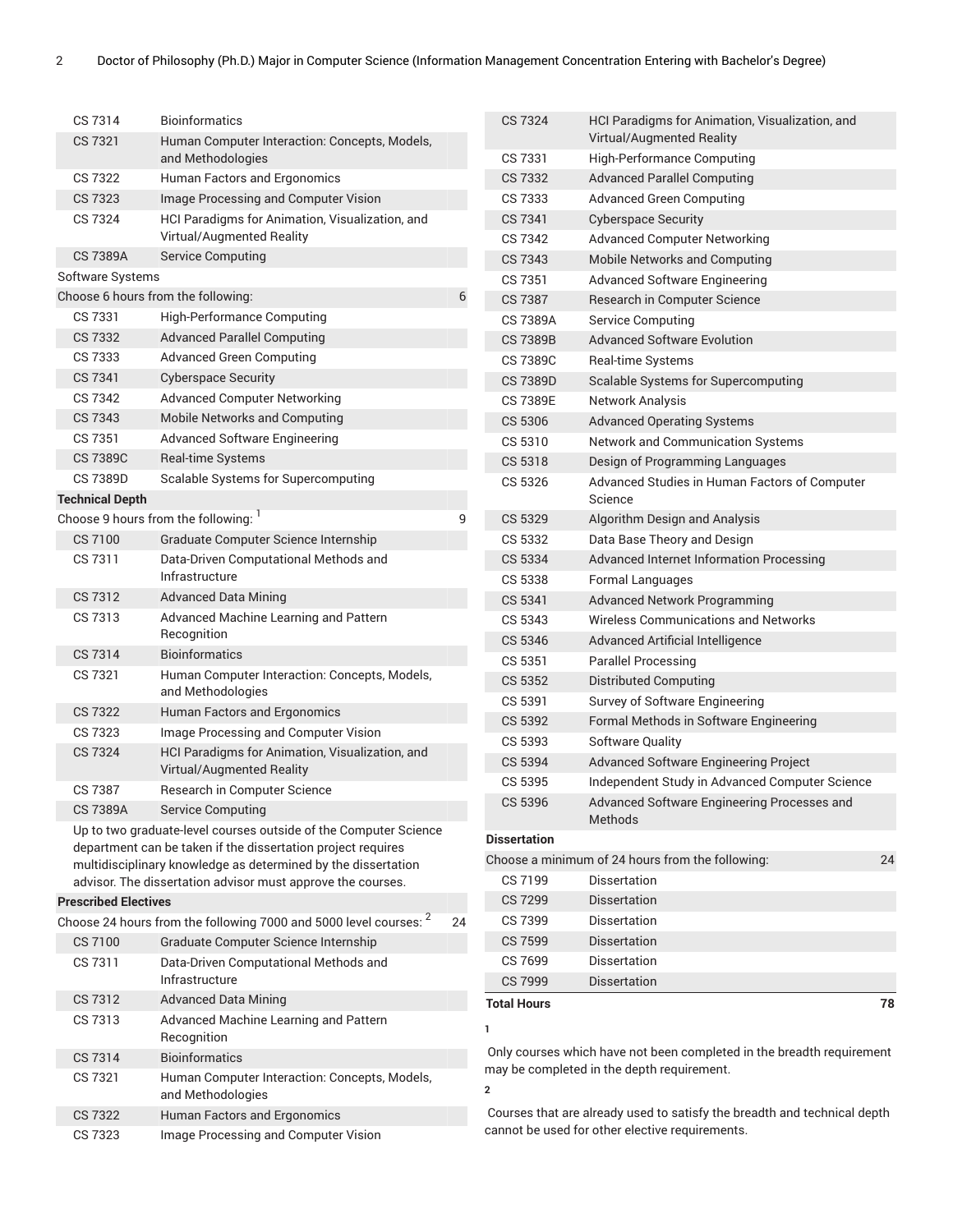## **Procedures for Prior Learning Assessment Course Credit:**

Students in the Ph.D. program in Computer Science can apply up to a maximum of 12 hours of course work through a prior learning assessment (PLA) evaluation process when they demonstrate mastery of applicable skills and learning outcomes. PLA course credit can be satisfied through experiential learning students gained through work, non-course-based advanced studies, internships, or externships prior to beginning the Computer Science Ph.D. Program. Note that the total number of credits earned through PLA and course transfer must not exceed 12 semester credit hours (for criteria and processes for earning transfer credit, see the relevant section in the catalog). Students who apply for PLA credit must meet the following conditions:

- Full-time students must make the request for PLA credit in their first year in the program. Part-time students must make the request before completing a total of 18 credits.
- The PLA experiences on which the student is basing the request for PLA credits must have occurred within five years of when the request is made.

The process of applying for PLA credit includes the following:

- A portfolio of written work is used to evaluate a student's work and experience for course credit.
- The student provides a summary document that includes the course description for each course for which they are requesting PLA credit, the student learning outcomes for the course (SLOs), and a numbered and detailed explanation of how their experience demonstrates expertise in the subject matter.
- The explanation should include the SLOs for each course under consideration and explicitly map them to parts of the student's supported materials that demonstrate mastery of the SLO. There should be no "double dipping" of a single aspect of a student's supporting materials, i.e., materials cannot be mapped to more than one course SLO. In addition, if credit for several courses is requested, a single aspect of a student's supporting materials cannot be used for more than one course.
- In addition to the summary document, the student will include supporting materials in the form of appendices, which contain reports, peer-reviewed publications, contracts, grant proposals, certificates, official transcripts, etc.

The portfolio is evaluated by a PLA evaluation committee, constituted and chaired by the director of the doctoral program. In addition to the director of the doctoral program, the committee will include two core doctoral faculty (appointed by the department chair) and one faculty member in the student's subfield, also with appropriate doctoral faculty status. If one or more of the courses for which the student is requesting PLA credit are not Computer Science courses (e.g., an MSEC course), an external faculty responsible for the non-CS course will be invited to serve on the committee in place of the member representing the student's subfield. Approval of the portfolio is required by the doctoral program director and a majority of the evaluation committee. Once approval is recommended by the department, the Ph.D. program director submits a written petition to the Dean of The Graduate College to grant course credit for prior learning assessment. The petition must include the courses for which credit is requested. The petition also includes the decision of the evaluating committee and the summary document created by the student. The appendices are made available on request.

### **Application for Advancement to Candidacy**

When all requirements for admission to candidacy have been met (completion of boot camps, completion of required coursework, passing of the qualifying and comprehensive exams, completion of the programming requirement, and submission of an approved dissertation proposal) the Ph.D. program director forwards the Application for Advancement to Candidacy to the dean of The Graduate College for review and approval. This application form is available on The Graduate College website.

## **Grade-Point Requirements for Advancement to Candidacy**

A minimum GPA of 3.0 on all coursework undertaken in the doctoral program is required for admission to candidacy. Grades below a B on any graduate coursework cannot be applied toward the Ph.D. degree. Incomplete grades must have been cleared before approval for advancement to candidacy can be granted. No more than six semester credit hours of dissertation research can be taken before advancing to candidacy.

## **Advancement to Candidacy Time Limit**

No credit will be applied toward a student's doctoral degree for coursework completed more than five years before the date on which the student is admitted to candidacy. This time limit applies to course credit earned at Texas State as well as course credit transferred to Texas State from other institutions.

## **Dissertation Proposal**

The proposal must outline the substance and scope of the planned dissertation research and explain its merits. It has to include at least an introduction, methodology to be used, a survey of the relevant literature, and preliminary results that demonstrate the feasibility. The goal of the proposal is to establish that the student has a sufficient grasp of the fundamentals of the chosen dissertation topic to execute the research.

### **Comprehensive Examination**

The comprehensive examination consists of a written and an oral component. The qualifying exam serves as the written component. The oral component is administered by the dissertation committee, typically right after the dissertation proposal. Completion of both the business plan and a grant proposal are required for advancing to candidacy and is part of the comprehensive examination.

## **Dissertation Enrollment Requirements**

After being admitted to candidacy, students must be continuously enrolled for dissertation hours each fall and spring semester until the defense of their dissertation. At least 18 semester credit hours of dissertation research must be taken after having advanced to candidacy. If a student is receiving supervision on the dissertation during the summer or if the student is graduating in the summer, the student must be enrolled in dissertation hours for the summer. All candidates for graduation must be enrolled in dissertation hours (e.g., CS 7199) during the semester in which the degree is to be conferred, even if they have already satisfied the minimum dissertation hours.

### **Dissertation Time Limit**

Each Ph.D. student must prepare a written dissertation proposal and defend it orally. This should be done by the time the student has completed 36 semester credit hours and after identifying the dissertation committee, passing the qualifying exam, fulfilling the programming requirement, and completing all required courses and boot camps. Any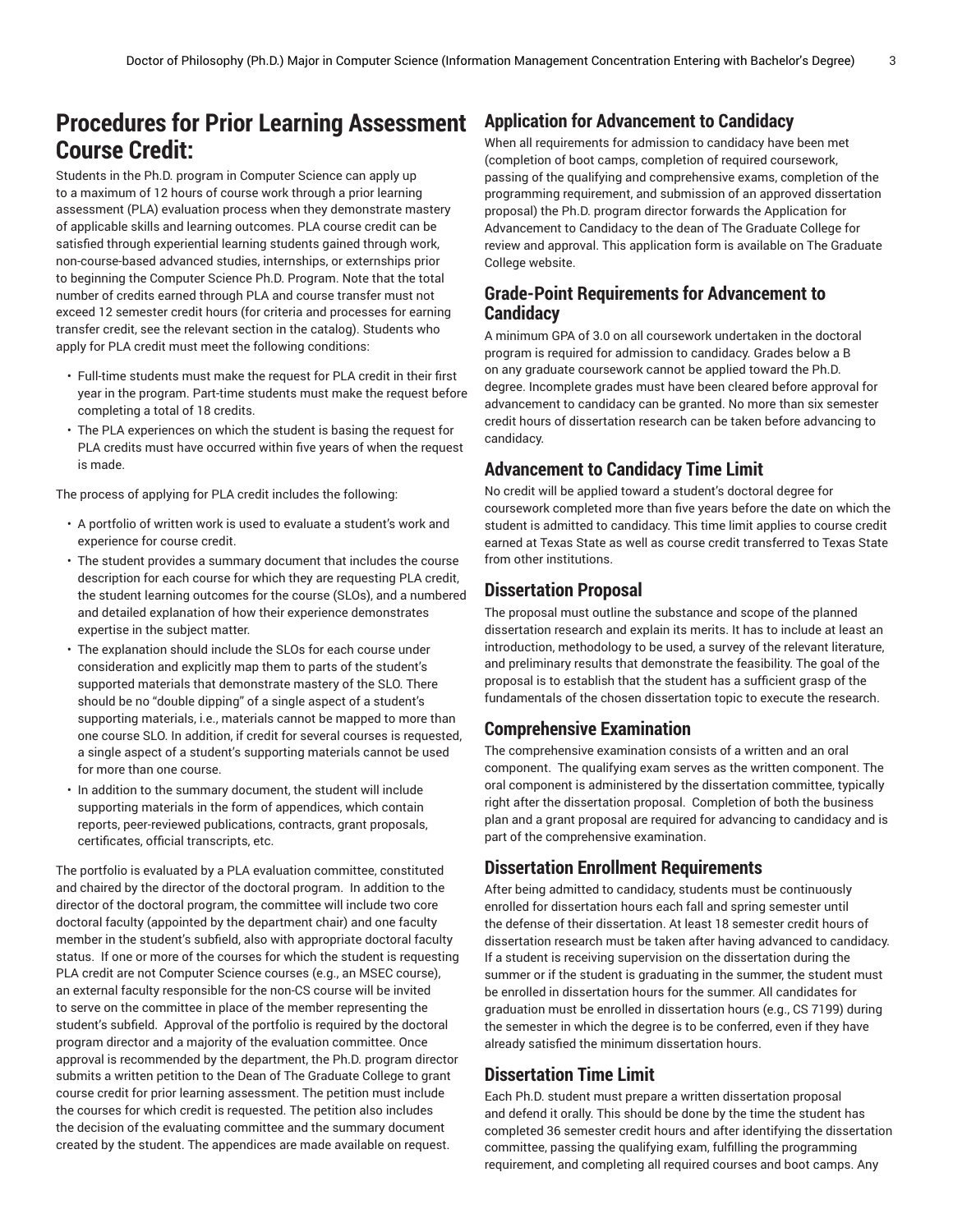student who does not defend his/her dissertation proposal by the time 45 semester credit hours have been accrued will be dismissed from the program. After advancing to candidacy a student should complete their dissertation within five years, keeping in mind the ten year total time limit.

If the proposal defense is not passed, the student will have the option of taking a second and final defense in the following long semester. Students will be dismissed from the program if they do not pass the proposal defense the second time.

## **Dissertation Committee**

The student, in consultation with his/her dissertation advisor, must establish a dissertation committee that consists of the dissertation advisor, two other doctoral faculty members from the Department, and one faculty member with at least adjunct doctoral faculty status either from another department within the university or from another institution who would be selected based on the relevancy of their research to the student's dissertation. The dissertation advisor serves as the chair of the committee.

## **Committee Changes**

Any change to the dissertation committee must be submitted using the Dissertation Advisor/Committee Member Change Request Form for approval by the Dean of The Graduate College. Changes must be submitted no later than sixty days before the dissertation defense. The "Dissertation Advisor/Committee Member Change Request form" may be downloaded from The Graduate College's website.

## **Dissertation Proposal**

The proposal must outline the substance and scope of the planned dissertation research and explain its merits. It has to include at least an introduction, methodology to be used, a survey of the relevant literature, and preliminary results that demonstrate the feasibility. The goal of the proposal is to establish that the student has a sufficient grasp of the fundamentals of the chosen dissertation topic to execute the research.

## **Dissertation Research and Writing**

All doctoral students must complete a dissertation that consists of original research and demonstrates mature scholarship and critical judgment in addition to familiarity with tools and methods in the chosen area. The dissertation project must adhere to the dissertation proposal and cover the topic approved by the student's dissertation committee.

## **Dissertation Defense**

Once the dissertation has been completed, a final exam (referred to as the dissertation defense) on the dissertation must be conducted. The dissertation defense cannot be scheduled until all other academic and program requirements have been fulfilled. A complete draft of the dissertation must be given to the members of the dissertation committee at least one month before the defense. However, students are highly encouraged to provide drafts earlier so that the committee members can provide feedback, which the student, in consultation with the dissertation advisor, will address in later drafts to ensure that the dissertation is defendable and each committee member is satisfied before the dissertation defense takes place.

The dissertation defense consists of two parts. The first part is a public presentation of the dissertation research. The second part of the defense immediately follows the public presentation. It is restricted to participation of the student's dissertation committee and entails an oral examination of the dissertation research. Approval of the dissertation requires positive votes from the student's dissertation advisor and from the majority of the remaining members of the dissertation committee.

Notice of the defense presentation will be publicly posted at least two weeks in advance.

If the dissertation defense is not approved, the student will have the option of taking a second and final dissertation defense in the following long semester. Students who do not pass the dissertation defense the second time will be dismissed from the program.

The results of the dissertation defense must be recorded in the Dissertation Defense Report Form and submitted to The Graduate College before the Dean of The Graduate College can give final approval of the dissertation. This form can be downloaded from The Graduate College's website. The student must submit his/her dissertation to The Graduate College for final approval. The guidelines for submission and approval of the dissertation can be obtained from The Graduate College.

Students must pass the dissertation defense by the time 90 semester credit hours have been accrued. The Ph.D. program director will review each student annually to ascertain his/her progress towards the degree and will consult the student's dissertation advisor and dissertation committee on this matter as needed. Any student who does not pass the dissertation defense by the time 90 semester credit hours have been accrued will be dismissed from the program.

## **Approval and Submission of the Dissertation**

A final copy of the dissertation proposal, accompanied by the signed approval forms, must be turned in to the Ph.D. program director, who will forward them to the Dean of The Graduate College for review and final approval.

Doctorate level courses in Computer Science: CS

## **Courses Offered Computer Science (CS)**

#### **CS 7100. Graduate Computer Science Internship.**

This course provides advanced training supervised by computer scientists in internship programs approved by the department. **1 Credit Hour. 0 Lecture Contact Hours. 1 Lab Contact Hour. Course Attribute(s):** Exclude from 3-peat Processing **Grade Mode:** Credit/No Credit

#### **CS 7199. Dissertation.**

Original research and writing in computer science is to be accomplished under the direct supervision of the Ph.D. research advisor. While conducting dissertation research and writing, the student must be continuously enrolled each long semester. Graded on a credit (CR), progress (PR), no-credit (F) basis. Repeatable for credit. Prerequisite: Instructor approval.

**1 Credit Hour. 1 Lecture Contact Hour. 0 Lab Contact Hours. Course Attribute(s):** Exclude from 3-peat Processing **Grade Mode:** Credit/No Credit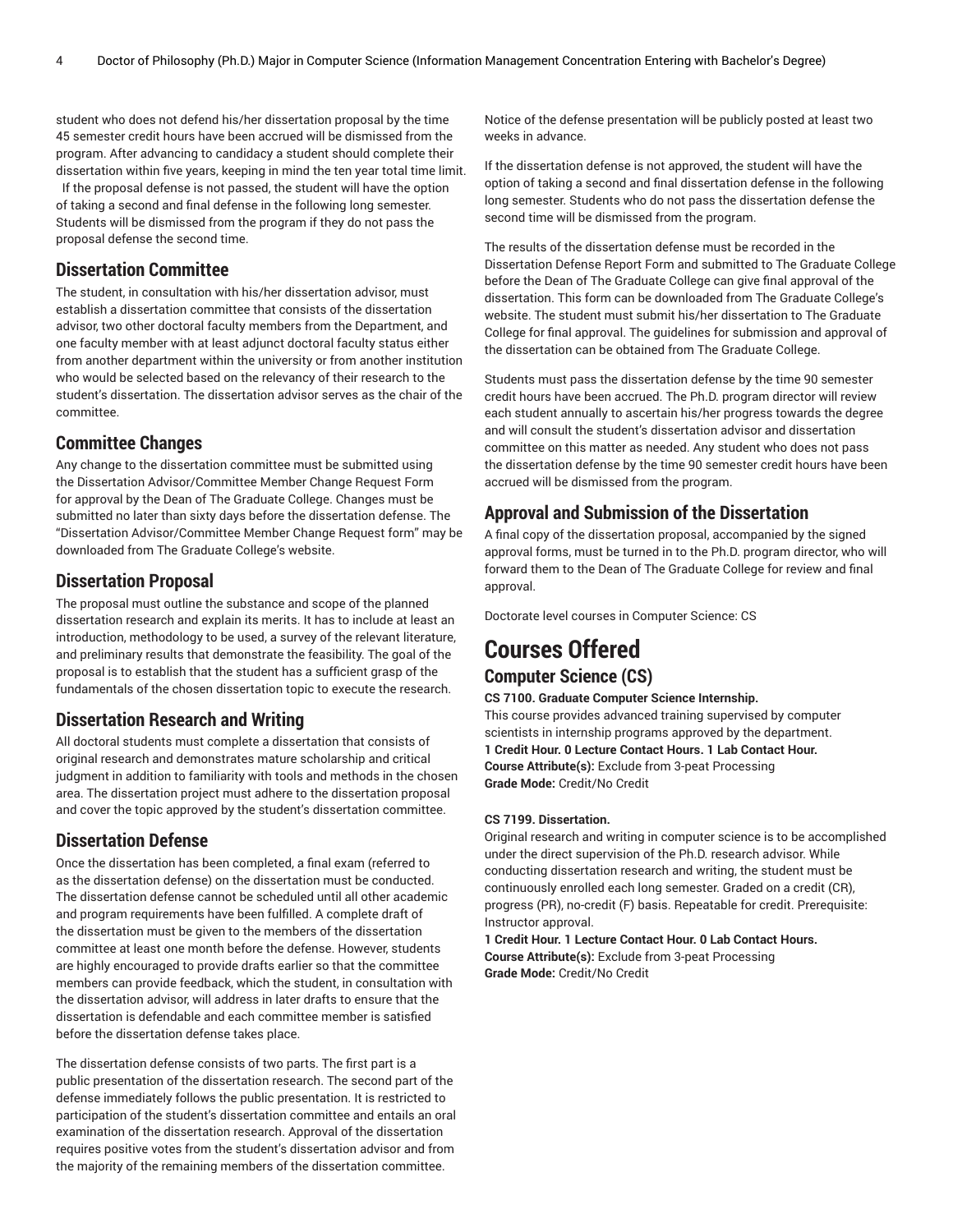#### **CS 7299. Dissertation.**

Original research and writing in computer science is to be accomplished under the direct supervision of the Ph.D. research advisor. While conducting dissertation research and writing, the student must be continuously enrolled each long semester. Graded on a credit (CR), progress (PR), no-credit (F) basis. Repeatable for credit. Prerequisite: Instructor approval.

**2 Credit Hours. 2 Lecture Contact Hours. 0 Lab Contact Hours. Course Attribute(s):** Exclude from 3-peat Processing **Grade Mode:** Credit/No Credit

#### **CS 7300. Introduction to Research in Computer Science.**

This credit/no credit course is designed to develop research and communication skills for Ph.D. students. Topics covered include research processes, research methods, ethics, conducting literature review, critiquing papers, preparing research proposals, faculty research presentations, and the software tools and platforms available for conducting applied computing research.

#### **3 Credit Hours. 3 Lecture Contact Hours. 0 Lab Contact Hours. Grade Mode:** Credit/No Credit

#### **CS 7308. Computer Science Studies.**

This course provides foundations in computer science for students entering the doctoral program who may need certain background or leveling coursework. The course does not earn graduate degree credit. lt is repeatable with a different emphasis.

#### **3 Credit Hours. 3 Lecture Contact Hours. 0 Lab Contact Hours.**

**Course Attribute(s):** Exclude from 3-peat Processing|Exclude from Graduate GPA|Leveling

**Grade Mode:** Leveling/Assistantships

#### **CS 7309. Professional Development of Doctoral Assistants.**

This course is designed to equip the doctoral students with skills and an understanding of the proper procedures to be effective doctoral instructional and teaching assistants. This course does not earn graduate degree credit.

**3 Credit Hours. 3 Lecture Contact Hours. 0 Lab Contact Hours. Course Attribute(s):** Graduate Assistantship|Exclude from Graduate GPA **Grade Mode:** Leveling/Assistantships

#### **CS 7311. Data-Driven Computational Methods and Infrastructure.**

This course covers computational and statistical methods for using large-scale data sets ('big data') to answer scientific and business questions. It focuses on framing research questions, understanding how data can answer them, and using modern software tools for scalable data storage, processing, and analysis.

**3 Credit Hours. 3 Lecture Contact Hours. 0 Lab Contact Hours. Grade Mode:** Standard Letter

#### **CS 7312. Advanced Data Mining.**

This course provides in-depth coverage of advanced data mining and information retrieval principles and techniques. It also offers extensive training and practice opportunities in frontier research directions. Prerequisite: CS 5316 with a grade of "B" or better or instructor approval. **3 Credit Hours. 3 Lecture Contact Hours. 0 Lab Contact Hours. Grade Mode:** Standard Letter

#### **CS 7313. Advanced Machine Learning and Pattern Recognition.**

This course provides students advanced theoretical and practical skills to learn, design, implement, and apply machine learning and pattern recognition approaches. The students will gain analytical and problemsolving skills by studying machine learning and pattern recognition techniques and applying them to solve real problems. **3 Credit Hours. 3 Lecture Contact Hours. 0 Lab Contact Hours. Grade Mode:** Standard Letter

#### **CS 7314. Bioinformatics.**

This course introduces advanced algorithms for data-intensive computational analysis targeting biological applications such as drug response prediction, gene network analysis, and protein/RNA structure prediction. Main techniques include greedy search, linear regression, clustering, network analysis, expectation maximization, and Hidden Markov models, which are widely applicable beyond biological data. Prerequisite: CS 5329 or CS 5369L either with a grade of "B" or better or instructor approval.

#### **3 Credit Hours. 3 Lecture Contact Hours. 0 Lab Contact Hours. Grade Mode:** Standard Letter

#### **CS 7321. Human Computer Interaction: Concepts, Models, and Methodologies.**

This course provides an introduction to Human Computer Interaction (HCI) research, methods, and topics, including fundamentals of user interface and experimental design, usability, evaluation methods, software toolkits for interactive applications, graphics, visualization, mobile design, collaborative and social computing, biological factors, and human computation.

**3 Credit Hours. 3 Lecture Contact Hours. 0 Lab Contact Hours. Grade Mode:** Standard Letter

#### **CS 7322. Human Factors and Ergonomics.**

This course combines knowledge in the fields of intelligent user interfaces, human factors, ergonomics, and environmental psychology. Topics include HCI principles, human information processing, anthropometry, principles of eye tracking and their effects on human factors research, as well as operations of biometrics systems and human factors influencing those systems.

#### **3 Credit Hours. 3 Lecture Contact Hours. 0 Lab Contact Hours. Grade Mode:** Standard Letter

#### **CS 7323. Image Processing and Computer Vision.**

Image Processing and Computer Vision are research areas with a variety of modern applications ranging from the analysis of images and videos to real-time processing of image streams coming from self-driving vehicles and robotic agents. This course will prepare students with advanced state of the art knowledge in those fields. Prerequisite: CS 5329 with a grade of "B" or better.

#### **3 Credit Hours. 3 Lecture Contact Hours. 0 Lab Contact Hours. Grade Mode:** Standard Letter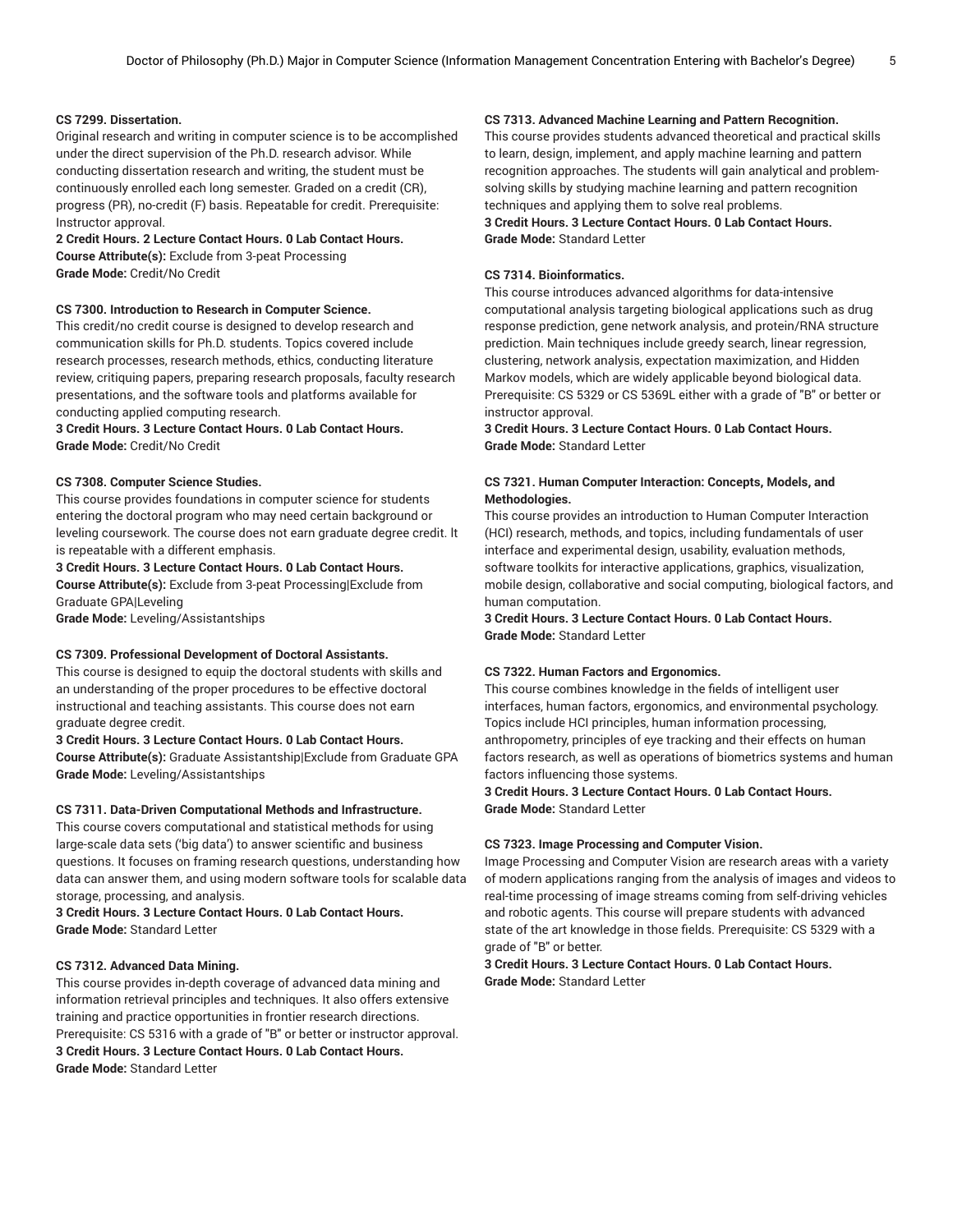#### **CS 7324. HCI Paradigms for Animation, Visualization, and Virtual/ Augmented Reality.**

This course introduces advanced methods for enhancing user experience and presents effective HCI models via computer graphics, imaging, animation, simulation, visualization, augmented reality, and immersive virtual reality. Additionally, the course presents related science and engineering foundations as well as graphic design, cognitive science, and perceptual psychology theories and models. Prerequisite: CS 5329 with a grade of "B" or better or instructor approval.

**3 Credit Hours. 3 Lecture Contact Hours. 0 Lab Contact Hours. Grade Mode:** Standard Letter

#### **CS 7331. High-Performance Computing.**

This course covers the advanced design, analysis, and optimization of high-performance applications. Topics include high-performance computer architectures, including accelerators and systems-on-chip, performance modeling and benchmarking, data and control dependence analysis, data locality estimation, memory hierarchy management, techniques for exposing parallelism, and code transformations. Different workloads are studied. Prerequisite: CS 5329 with a grade of "B" or better or instructor approval.

#### **3 Credit Hours. 3 Lecture Contact Hours. 0 Lab Contact Hours. Grade Mode:** Standard Letter

#### **CS 7332. Advanced Parallel Computing.**

This course covers advanced design of parallel algorithms, performance modeling, parallel hardware, language support for parallel programming, and programming models for shared- and distributed-memory systems ranging from handheld multicore devices to large-scale clusters and accelerators. The students will gain applied knowledge and skills by developing parallel software for multiple platforms. Prerequisite: CS 5351 with a grade of "B" or better or instructor approval.

**3 Credit Hours. 3 Lecture Contact Hours. 0 Lab Contact Hours. Grade Mode:** Standard Letter

#### **CS 7333. Advanced Green Computing.**

This course covers hardware and software techniques to improve the energy-efficiency of computing systems. Topics include best practices in building energy-efficient data centers and mobile devices, current trends in reducing the energy consumption of processors and storage components, energy-aware resource management, software optimizations, and hands-on experience on power-measurable systems. Prerequisite: CS 5351 and CS 5369Y both with grades of "B" or better or instructor approval.

**3 Credit Hours. 3 Lecture Contact Hours. 0 Lab Contact Hours. Grade Mode:** Standard Letter

#### **CS 7341. Cyberspace Security.**

This course presents recent advances in methodologies, models, systems and applications of cyberspace security research. Topics include indepth coverage of the state-of-the-art security technologies and research issues on information security, software security, network security, secure system design, secure programming, applied cryptography, vulnerability, and threats. Prerequisite: CS 5378 with a grade of "B" or better or instructor approval.

**3 Credit Hours. 3 Lecture Contact Hours. 0 Lab Contact Hours. Grade Mode:** Standard Letter

#### **CS 7342. Advanced Computer Networking.**

This course covers recent research ideas, methodologies and approaches in networking research. The course focuses on the development of protocols and the analysis of related algorithms. Topics include new network architectures, cloud computing, software defined networking, wireless systems, social networks, and security and privacy. Prerequisite: CS 5310 or CS 5343 either with a grade of "B" or better or instructor approval.

**3 Credit Hours. 3 Lecture Contact Hours. 0 Lab Contact Hours. Grade Mode:** Standard Letter

#### **CS 7343. Mobile Networks and Computing.**

This course provides an in-depth study of wireless mobile communication networks, wireless network measurements and modeling, channel assignments and coverage, wireless network protocols, mobile data management, wireless security, and various wireless network applications including ad hoc, sensor networks, delay-tolerant networks, and mobile social networks. Prerequisite: CS 5310 or CS 5343 either with a grade of "B" or better or instructor approval.

**3 Credit Hours. 3 Lecture Contact Hours. 0 Lab Contact Hours. Grade Mode:** Standard Letter

#### **CS 7351. Advanced Software Engineering.**

Software engineering is the application of scientific methods to software development and maintenance. This course provides an in-depth study of advanced concepts and techniques of automatic software generation and analysis. Topics include software process programming, symbolic execution, model checking, property generation and checking, and runtime verification of complex software systems. Prerequisite: Instructor approval.

**3 Credit Hours. 3 Lecture Contact Hours. 0 Lab Contact Hours. Grade Mode:** Standard Letter

#### **CS 7387. Research in Computer Science.**

This course covers up-to-date research topics in computer science under the direction of a supervising professor. The course can be taken up to four times, each time with a different emphasis. Prerequisite: Instructor approval.

**3 Credit Hours. 3 Lecture Contact Hours. 0 Lab Contact Hours. Course Attribute(s):** Exclude from 3-peat Processing **Grade Mode:** Credit/No Credit

#### **CS 7389A. Service Computing.**

This course introduces concepts and principles for enabling the development of software as a service based on Service-Oriented Architecture (SOA), methodology of SOA systems development, the main technologies used in achieving SOA, and state of the art techniques and advances in emerging cloud and edge (Internet of Things) services. Prerequisite: CS 5329 with a grade of "B" or better or instructor approval. **3 Credit Hours. 3 Lecture Contact Hours. 0 Lab Contact Hours. Course Attribute(s):** Exclude from 3-peat Processing|Topics **Grade Mode:** Standard Letter